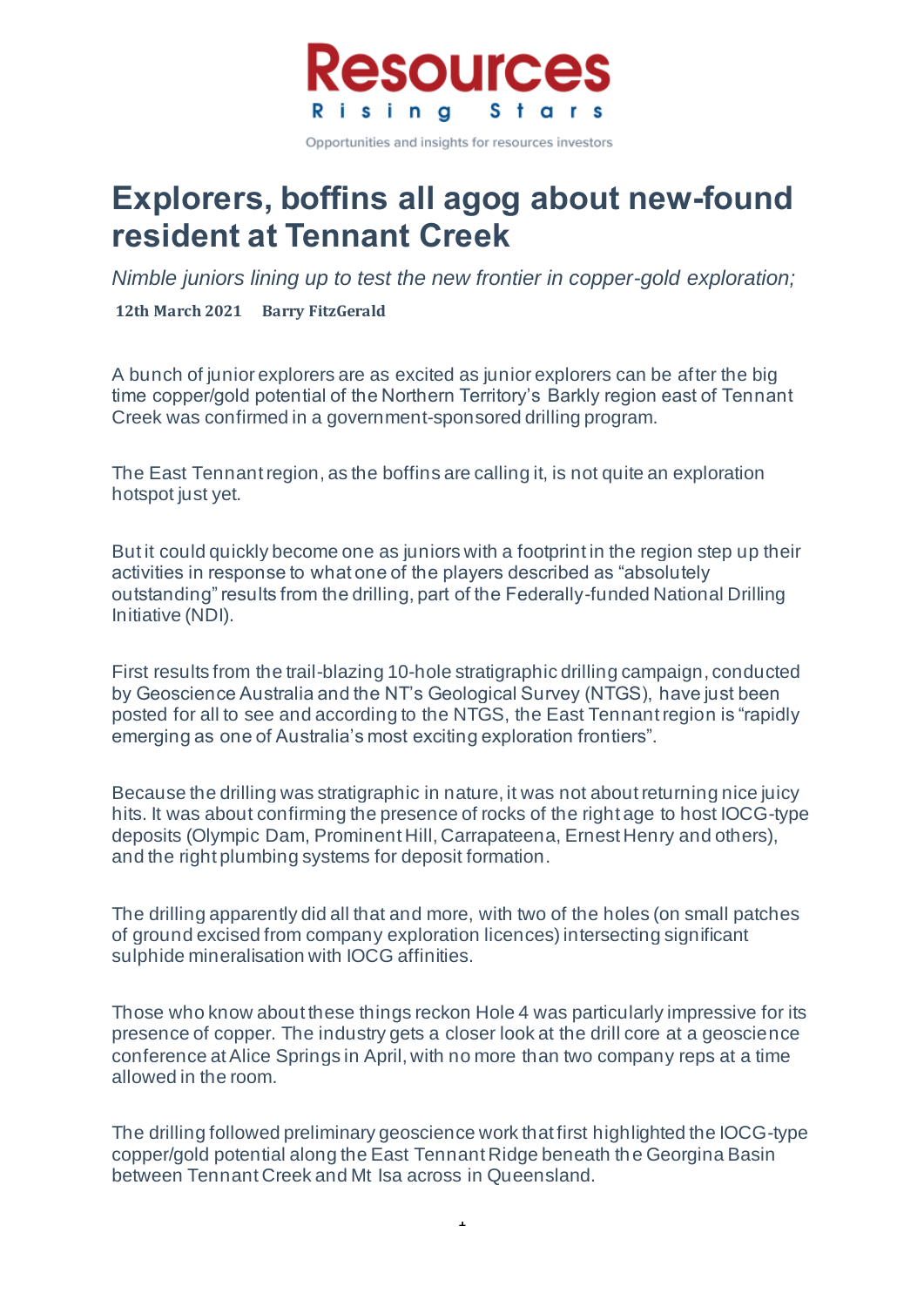

That in itself a prompted something of a pegging rush which the NT government shutdown for a while by halting the issue new exploration licences so the precompetitive geoscience work could run its course, opening up the area again in late 2019.

Fleet-of-foot junior explorers who pegged their ground ahead of the confirmation of NDI drilling – Newcrest (NCM) also has a big presence, as does BHP in a broader regional sense with junior Encounter (ENR) – are now sitting pretty as investors warm to their "first mover" status in the new exploration frontier.

They include Inca Minerals (ICG), Greenvale (GRV), Middle Island (MDI) and Strategic Energy (SER). All except SER have been mentioned here previously on the strength of their East Tennant presence, and other interests.

Activity in the stocks has been stirring post the NDI drilling because big copper/gold discovery potential in frontier areas always excites the punters, particularly now that copper has raced from the \$US2.50/lb average of the June half last year to more than \$US4/lb.

So they are going to be worth watching as the NDI drilling provides fresh momentum for their East Tennant forays.

#### INCA:

Inca was mentioned here last week as a "Tier 1" deposit-hunter at its flagship Riqueza project in Peru and its plum East Tennant ground position.

It has since moved up from 9.5c to 12c on the NDI drilling news and it has got away a \$2.8m placement at 10c a share to accelerate its NT work, and maybe some extra drilling at Riqueza.

Hole 4 which impressed in the NDI drilling with its IOCG-style copper mineralisation was drilled on a small government-held block surrounded by Inca's Frewena Far East project.

Inca said that importantly, Hole 4 was located on a 30km-long composite anomaly which is home to three targets it has generated, all of which are approaching readiness for drilling.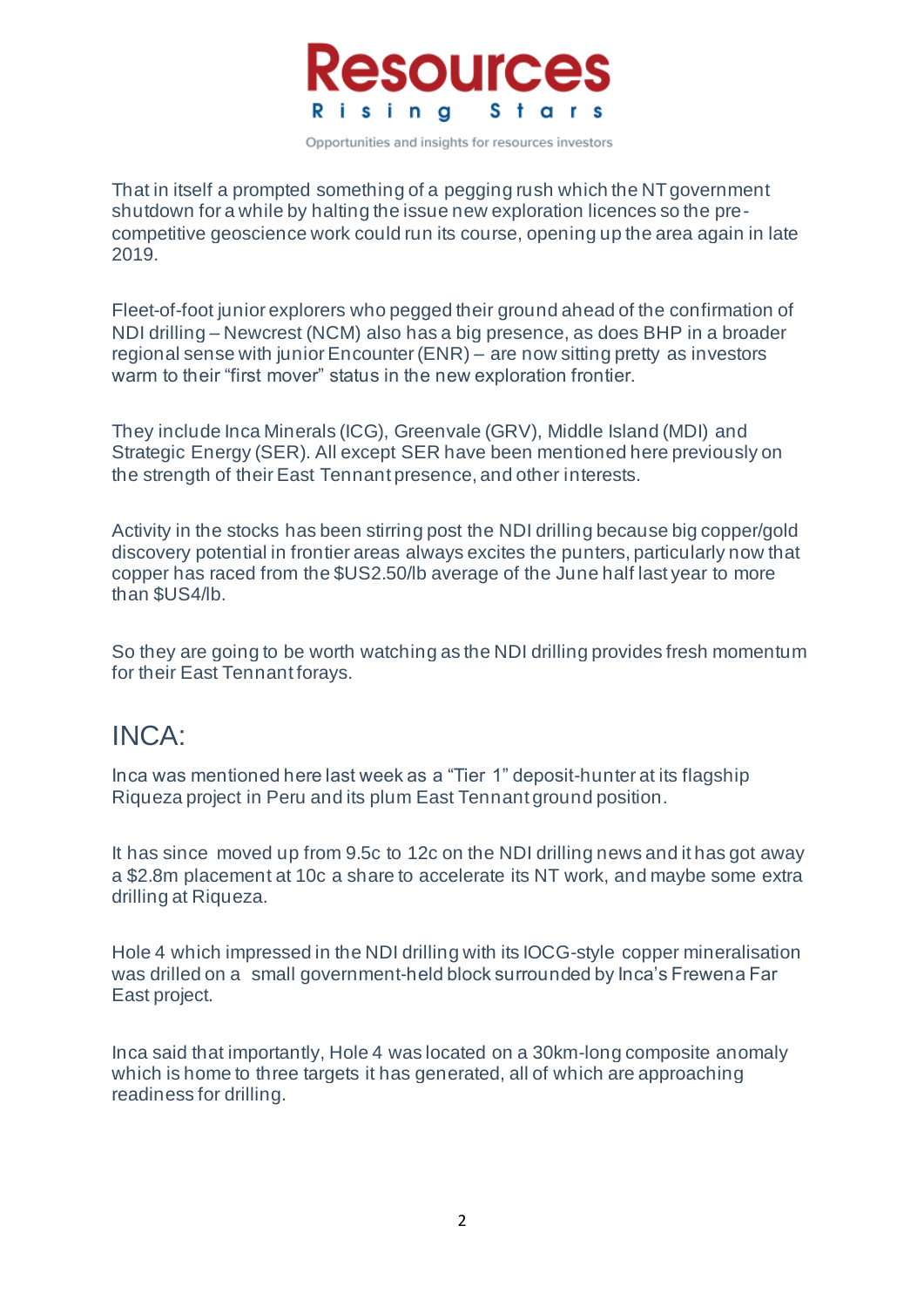

### GREENVALE:

Neil Biddle's Greenvale was mentioned here in November on the strength of its combo interests of the Alpha torbanite project in central Queensland, and a big ground position in the East Tennant.

It was a 10.5c stock at the time and has since marched off to 17c, with East Tennant providing the latest kick.

The veteran geologist Biddle is doing his bit to overcome the exploration skills shortage by getting back out into the field as a general hand to help out with a drilling program at Alpha.

Before heading out though he penned a few words on his excitement about the NDI drilling results:

"Having high-quality stratigraphic diamond drill holes completed by the Government to unlock the potential of this exciting frontier mineral province is a huge leg-up for companies exploring in this area," Biddle wrote.

"The preliminary results of the drilling, based on the photos of the core I have seen, are absolutely outstanding and have provided a massive injection of confidence into the district.

"The holes have provided clear evidence that we are well and truly in the right area to unlock an entirely new generation of IOCG deposits in Australia."

Greenvale has been doing its own geophysical work, the data from which will now be combined with the NDI drilling data to refine targets for later drilling.

Biddle also noted the surface copper oxide discovery by Rick Yeates' Middle Island at its Crosswinds prospect was in an exploration licence that borders one of Greenvale's ELs.

#### MIDDLE ISLAND:

The Crosswinds find – next to the Barkly Highway - was announced just before Christmas.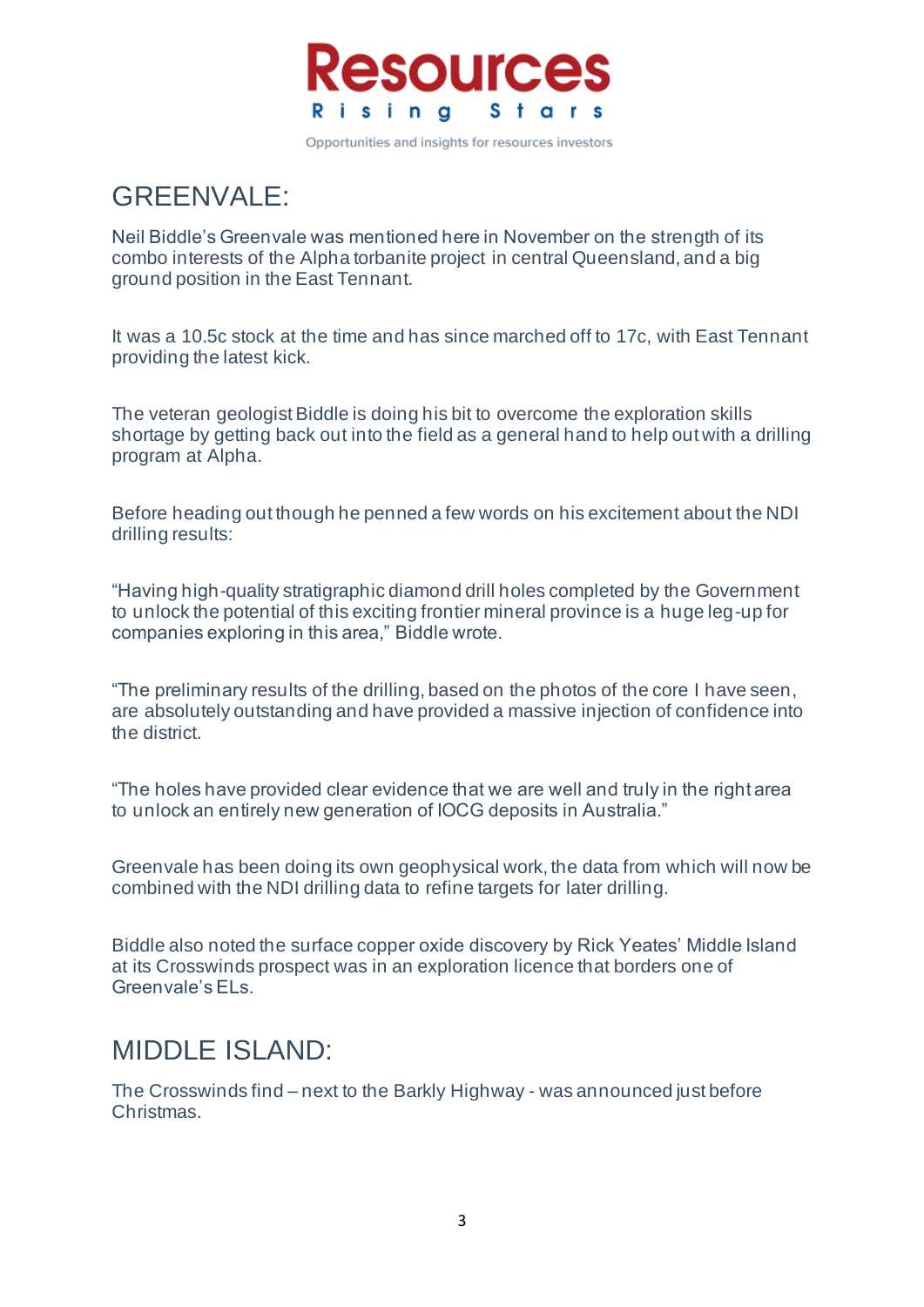

It was said to reflect the secondary migration of copper along growth faults that extend from basement rocks up through the otherwise barren Georgina Basin cover.

It adds to the idea that a previously overlooked part of northern Australia could be hiding some big copper (and gold) deposits at depth.

Middle Island is one of the bigger players with 12 Els and applications covering 4,411sq kms.

That the ground has again been upgraded by the NDI work after Crosswinds is a bit of a bonus as the company's main go is getting into gold production from its Sandstone project in WA.

Yeates reckons the East Tennant upside is not yet reflected in the company's share price. So he plans to demerge the Barkley copper-gold assets in a pro-rata distribution to shareholders, followed later by a priority entitlement for shares in a future Barkly IPO.

Middle Island was a 36c stock back when it announced Crosswinds. There was a flutter of interest which took the stock to 40c when the NDI results were announced. But the slump in the gold price since has pulled the stock back to 25c.

"The demerger will provide investors two opportunities to grow value; in Middle Island as a more advanced pure gold exploration and development company, and Barkly as it commences greenfields exploration of an exciting new copper-gold province,'' Yeates said.

### STRATEGIC ENERGY:

Strategic Energy's shares have come up from 3.9c to 4.8c since the NDI results were announced a week ago.

It too has been doing its own geophysical work and noted recently that it was encouraged by the size and intensity of the main gravity anomaly in the survey work.

It has four EL's, one of which is adjacent to Newcrest ground. It reckons that subject to land access agreements with all concerned, it will be good to go with a maiden drilling program mid-year.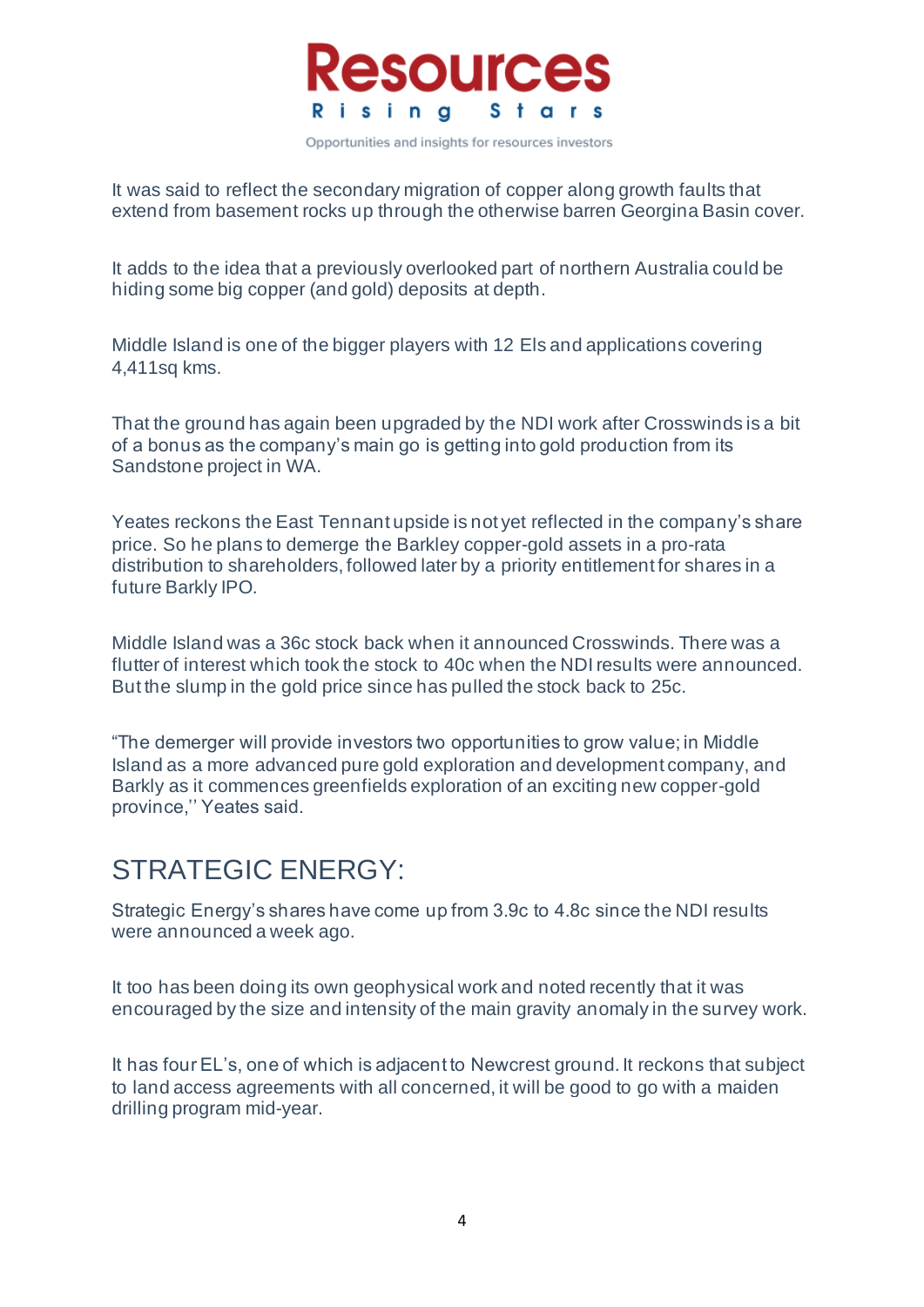

It pulled in \$2.2m for the effort in late January from a heavily oversubscribed placement at 4.3c.

# STAWELL'S WHOPPER:

The Melbourne Mining Club gathered for the first time since February last year, with a (restricted) crowd of 400 rocking up for a panel discussion on all things Victorian gold.

Campbell Olsen, CEO of Hugh Morgan's private equity group Arete Capital, stole the show, as is his wont, by revealing drilling at the Arete-managed and part owned Stawell gold mine (6Moz to date and still going strong) had returned a 1,206m intersection grading close to 6g/t gold.

Make it 1.2km if you prefer. No one was hitting up CommSec because Stawell is owned by what you would call a private syndicate. But generally speaking, it has got to be good news for the overall exploration effort in Victoria, most notably in this case by the recently-listed Arete spin-off, North Stawell Mines (NSM).

NSM is exploring for Stawell repeats to the….north, and new results can't be far off.

There are some caveats with the Stawell whopper. The hole was drilled down plunge in a gently dipping banded iron formation.

"We don't know how thick or wide it is yet but we are about to strike drive it. We got a whole bunch of half and metre intervals of at half an ounce, and one ounce dirt, but we really can't quantify it yet," Olsen said, speaking after the formalities of being on stage were over.

Asked if it was a potential game-changer, he said: "Probably, I think so.

"We've got to figure out how to mine it first. I am going to drive down the guts of it and see what we can find."

As it is, Arete is already scoping a threefold expansion of the Stawell mill to get production up to 300,000oz a year in the next two or three years, at which point it is likely that it will either get taken over by a listed gold producer, or will be brought to the market by Arete.